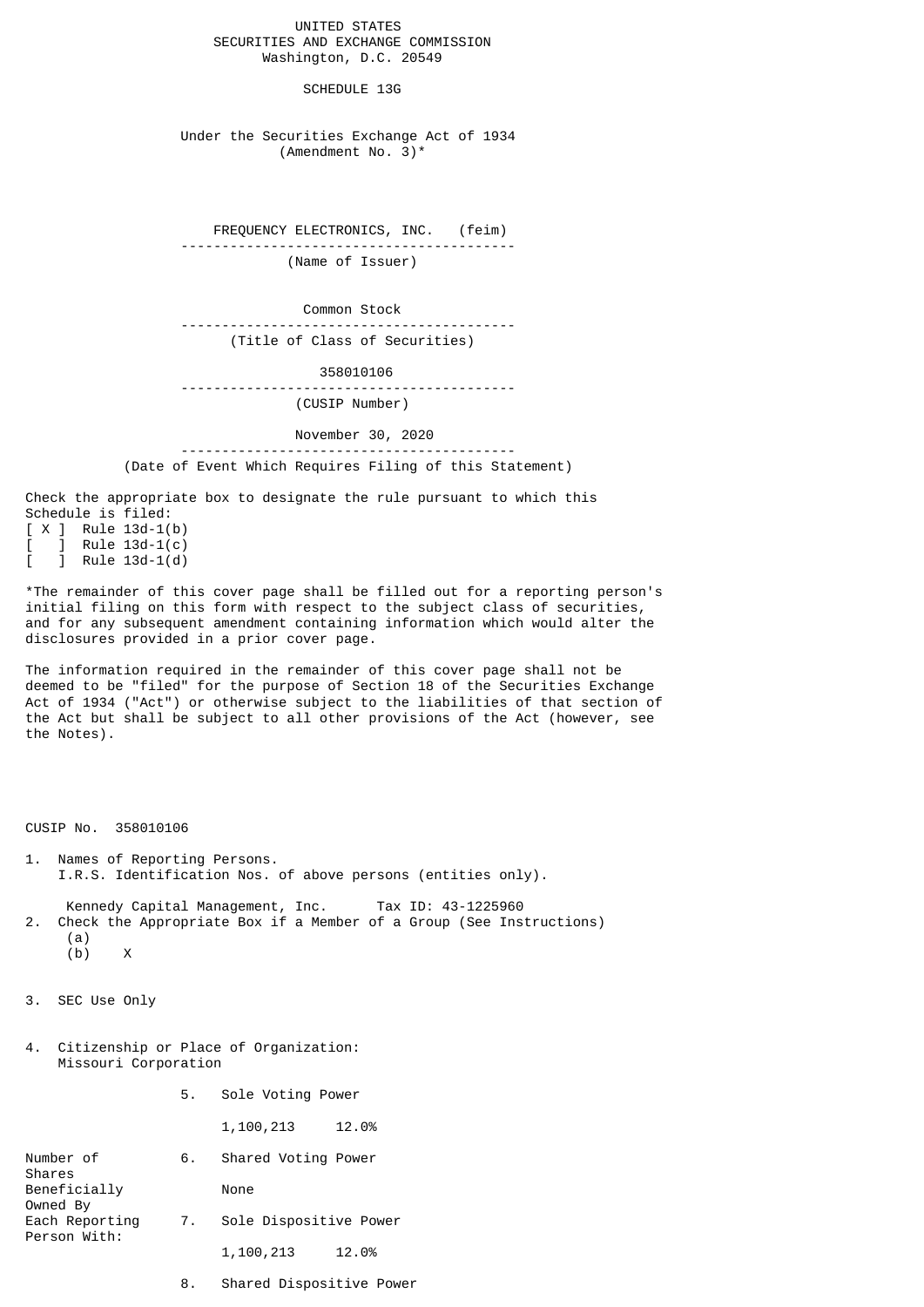#### None

- 9. Aggregate Amount Beneficially Owned by Each Reporting Person: 1,100,213 shares
- 10. Check if the Aggregate Amount in Row (9) Excludes Certain Shares (See Instructions):
- 11. Percent of Class Represented by Amount in Row (9): 12.0%
- 12. Type of Reporting Person (See Instructions): T A

# INSTRUCTIONS FOR SCHEDULE 13G

Instructions for Cover Page

- (l) Names and I.R.S. Identification Numbers of Reporting Persons-Furnish the full legal name of each person for whom the report is filed-i.e., each person required to sign the schedule itself-including each member of a group. Do not include the name of a person required to be identified in the report but who is not a reporting person. Reporting persons that are entities are also requested to furnish their I.R.S. identification numbers, although disclosure of such numbers is voluntary, not mandatory (see "SPECIAL INSTRUCTIONS FOR COMPLYING WITH SCHEDULE 13G" below).
- (2) If any of the shares beneficially owned by a reporting person are held as a member of a group and that membership is expressly affirmed, please check row  $2(a)$ . If the reporting person disclaims membership in a group or describes a relationship with other persons but does not affirm the existence of a group, please check row 2(b) [unless it is a joint filing pursuant to Rule  $13d-1(k)(1)$  in which case it may not be necessary to check row  $2(b)$ ].
- (3) The third row is for SEC internal use; please leave blank.
- (4) Citizenship or Place of Organization-Furnish citizenship if the named reporting person is a natural person. Otherwise, furnish place of organization.
- (5)-(9), (11) Aggregate Amount Beneficially Owned By Each Reporting Person, Etc.-Rows (5) through (9) inclusive, and (11) are to be completed in accordance with the provisions of Item 4 of Schedule 13G. All percentages are to be rounded off to the nearest tenth (one place after decimal point).
- (10) Check if the aggregate amount reported as beneficially owned in row (9) does not include shares as to which beneficial ownership is disclaimed pursuant to Rule 13d-4 (17 CFR 240.13d-4] under the Securities Exchange Act of 1934.
- (12) Type of Reporting Person-Please classify each "reporting person" according to the following breakdown (see Item 3 of Schedule 13G) and place the appropriate symbol on the form:

# Category Symbol Symbol

| Broker Dealer<br>Bank                                  | <b>BD</b><br>BK |
|--------------------------------------------------------|-----------------|
| Insurance Company                                      | ΙC              |
| Investment Company                                     | ΙV              |
| Investment Adviser                                     | ΙA              |
| Employee Benefit Plan, Pension Fund, or Endowment Fund | EP              |
| Parent Holding Company/Control Person                  | HС              |
| Savings Association                                    | SA              |
| Church Plan                                            | СP              |
| Corporation                                            | CO.             |
| Partnership                                            | PN              |
| Individual                                             | ΙN              |
| Other                                                  | 00              |

Notes: Attach as many copies of the second part of the cover page as are needed, one reporting person per page.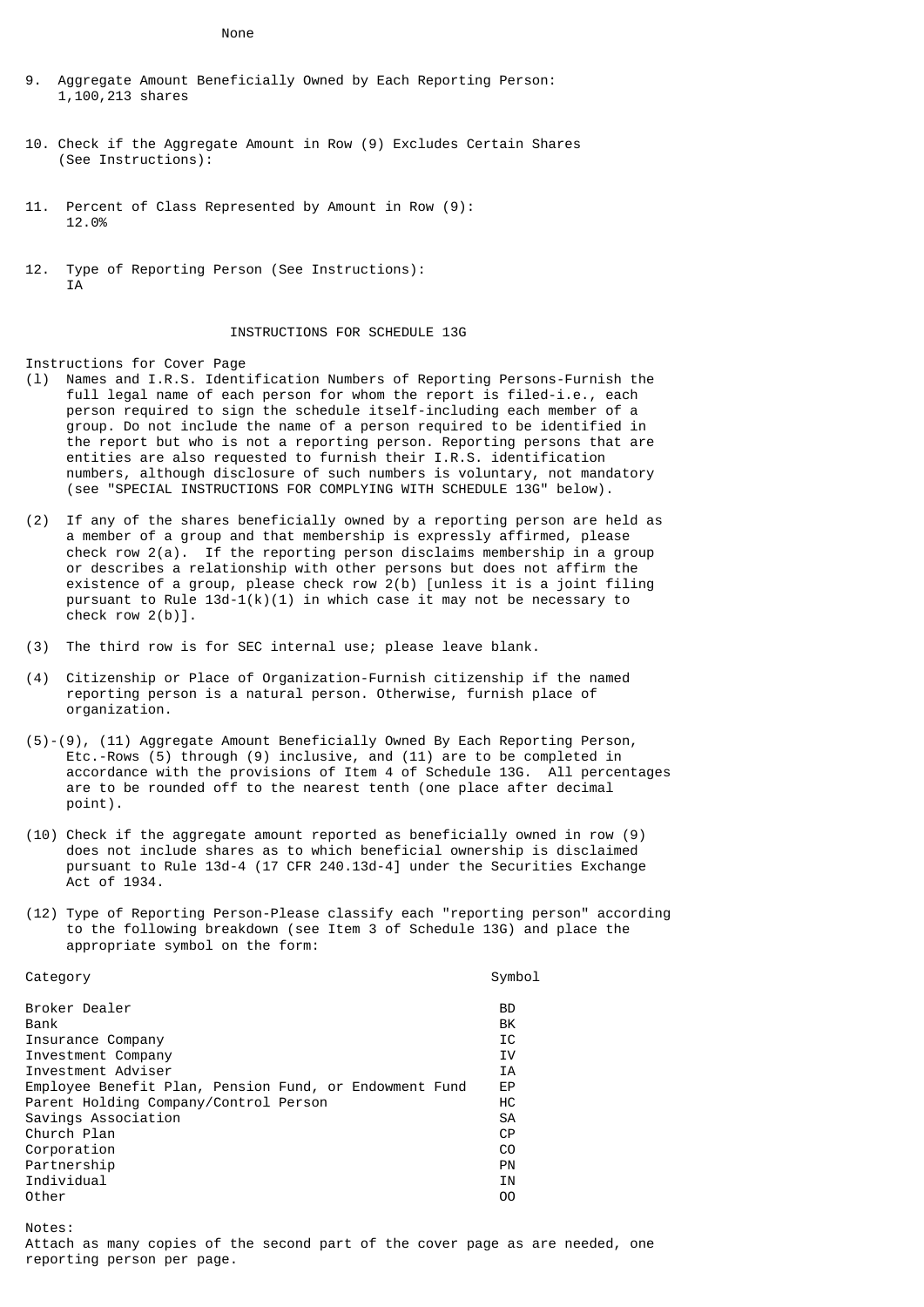Filing persons may, in order to avoid unnecessary duplication, answer items on the schedules (Schedule 13D, 13G or 14D-1) by appropriate cross references to an item or items on the cover page(s). This approach may only be used where the cover page item or items provide all the disclosure required by the schedule item. Moreover, such a use of a cover page item will result in the item becoming a part of the schedule and accordingly being considered as "filed" for purposes of Section 18 of the Securities Exchange Act or otherwise subject to the liabilities of that section of the Act.

Reporting persons may comply with their cover page filing requirements by filing either completed copies of the blank forms available from the Commission, printed or typed facsimiles, or computer printed facsimiles, provided the documents filed have identical formats to the forms prescribed in the Commission's regulations and meet existing Securities Exchange Act rules as to such matters as clarity and size (Securities Exchange Act Rule 12b-12).

### SPECIAL INSTRUCTIONS FOR COMPLYING WITH SCHEDULE 13G

Under Sections 13(d), 13(g), and 23 of the Securities Exchange Act of 1934 and the rules and regulations thereunder, the Commission is authorized to solicit the information required to be supplied by this schedule by certain security holders of certain issuers.

Disclosure of the information specified in this schedule is mandatory, except for I.R.S. identification numbers, disclosure of which is voluntary. The information will be used for the primary purpose of determining and disclosing the holdings of certain beneficial owners of certain equity securities. This statement will be made a matter of public record. Therefore, any information given will be available for inspection by any member of the public.

Because of the public nature of the information, the Commission can use it for a variety of purposes, including referral to other governmental authorities or securities self-regulatory organizations for investigatory purposes or in connection with litigation involving the Federal securities laws or other civil, criminal or regulatory statutes or provisions. I.R.S. identification numbers, if furnished, will assist the Commission in identifying security holders and, therefore, in promptly processing statements of beneficial ownership of securities.

Failure to disclose the information requested by this schedule, except for I.R.S. identification numbers, may result in civil or criminal action against the persons involved for violation of the Federal securities laws and rules promulgated thereunder.

### GENERAL INSTRUCTIONS

- A. Statements filed pursuant to Rule 13d-1(b) containing the information required by this schedule shall be filed not later than February 14 following the calendar year covered by the statement or within the time specified in Rules  $13d-1(b)(2)$  and  $13d-2(c)$ . Statements filed pursuant to Rule  $13d-1(c)$  shall be filed within the time specified in Rules  $13d-1(c)$ , 13d-2(b) and 13d-2(d). Statements filed pursuant to Rule 13d-1(d) shall be filed not later than February 14 following the calendar year covered by the statement pursuant to Rules 13d-1(d) and 13d-2(b).
- B. Information contained in a form which is required to be filed by rules under section  $13(f)$  (15 U.S.C. 78m(f)) for the same calendar year as that covered by a statement on this schedule may be incorporated by reference in response to any of the items of this schedule. If such information is incorporated by reference in this schedule, copies of the relevant pages of such form shall be filed as an exhibit to this schedule.
- C. The item numbers and captions of the items shall be included but the text of the items is to be omitted. The answers to the items shall be so prepared as to indicate clearly the coverage of the items without referring to the text of the items. Answer every item. If an item is inapplicable or the answer is in the negative, so state.

Item 1.

- (a) Name of Issuer: FREQUENCY ELECTRONICS, INC.
- (b) Address of Issuer's Principal Executive Offices: 55 Charles Lindbergh Blvd. Mitchel Field, NY 11553

Item 2.

(a) Name of Person Filing: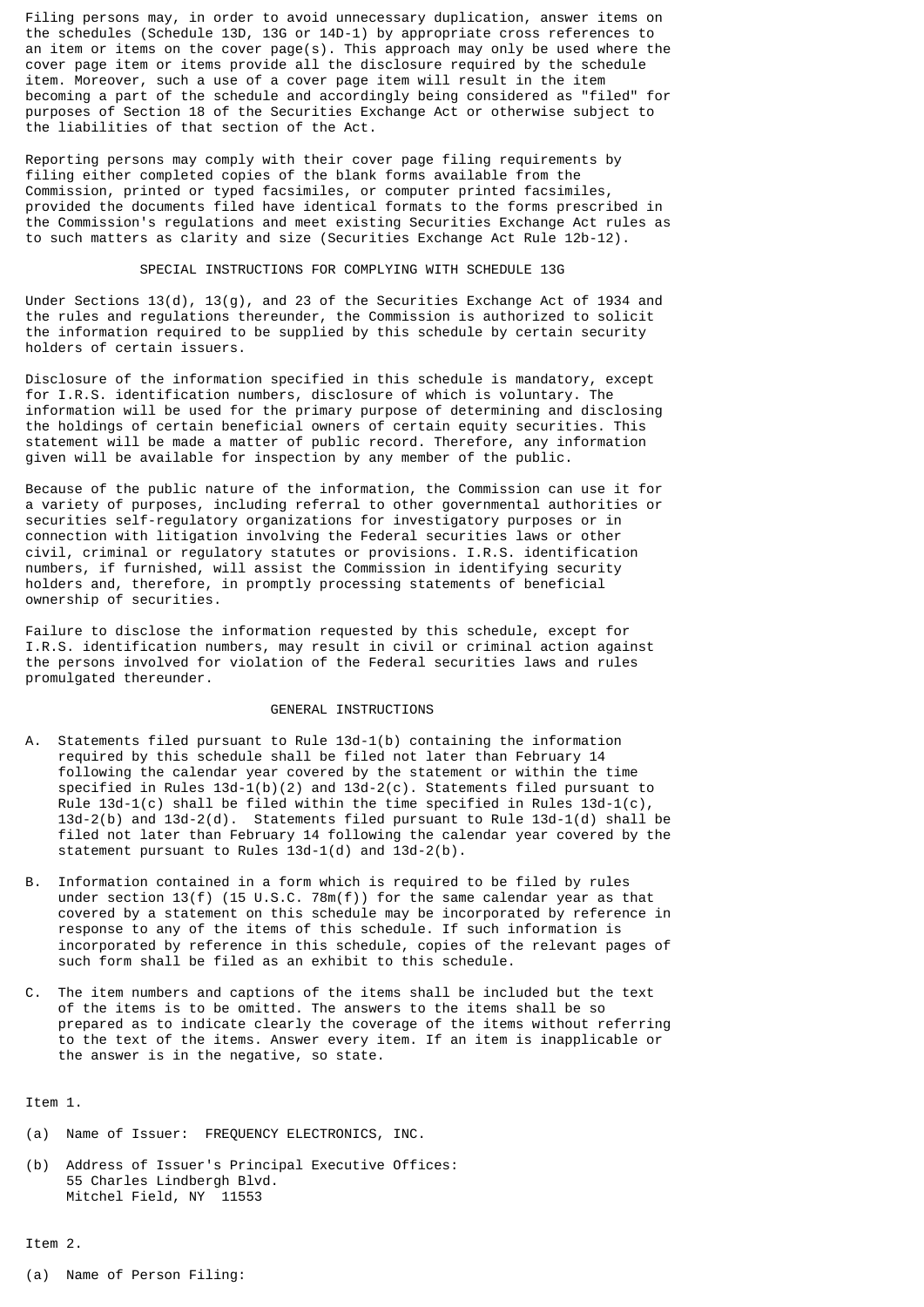Kennedy Capital Management, Inc.

- (b) Address of Principal Business Office or, if none, Residence: 10829 Olive Blvd. St. Louis, MO 63141
- (c) Citizenship: Missouri Corporation
- (d) Title of Class of Securities: Common Stock
- (e) CUSIP Number: 358010106

Item 3. If this statement is filed pursuant to 240.13d-1(b) or 240.13d-2(b) or (c), check whether the person filing is a:

- (a) [ ] Broker or dealer registered under section 15 of the Act (15 U.S.C. 78o).
- (b)  $\begin{bmatrix} 1 & 1 \end{bmatrix}$  Bank as defined in section 3(a)(6) of the Act (15 U.S.C. 78c).
- (c) [ ] Insurance company as defined in section 3(a)(19) of the Act (15 U.S.C. 78c).
- (d) [ ] Investment company registered under section 8 of the Investment Company Act of 1940 (15 U.S.C 80a-8).
- (e) [ X ] An investment adviser in accordance with 240.13d-1  $(b)(1)(ii)(E);$
- (f) [ ] An employee benefit plan or endowment fund in accordance with 240.13d-1(b)(1)(ii)(F);
- (g) [ ] A parent holding company or control person in accordance with 240.13d-1(b)(1)(ii)(G);
- (h) [ ] A savings associations as defined in Section 3(b) of the Federal Deposit Insurance Act (12 U.S.C. 1813);
- (i) [ ] A church plan that is excluded from the definition of an investment company under section  $3(c)(14)$  of the Investment Company Act of 1940 (15 U.S.C. 80a-3);
- (j)  $[$  ] Group, in accordance with 240.13d-1(b)(1)(ii)(J).

Item 4. Ownership.

Provide the following information regarding the aggregate number and percentage of the class of securities of the issuer identified in Item 1.

- (a) Amount beneficially owned: 1,100,213 shares
- (b) Percent of class: 12.0%
- (c) Number of shares as to which the person has:
	- (i) Sole power to vote or to direct the vote: 1,100,213 shares
	- (ii) Shared power to vote or to direct the vote: None
	- (iii) Sole power to dispose or to direct the disposition of: 1,100,213 shares
	- (iv) Shared power to dispose or to direct the disposition of: None

Instruction. For computations regarding securities which represent a right to acquire an underlying security see 240.13d-3(d)(1).

Item 5. Ownership of Five Percent or Less of a Class

If this statement is being filed to report the fact that as of the date hereof the reporting person has ceased to be the beneficial owner of more than five percent of the class of securities, check the following [ ].

Instruction: Dissolution of a group requires a response to this item.

Item 6. Ownership of More than Five Percent on Behalf of Another Person.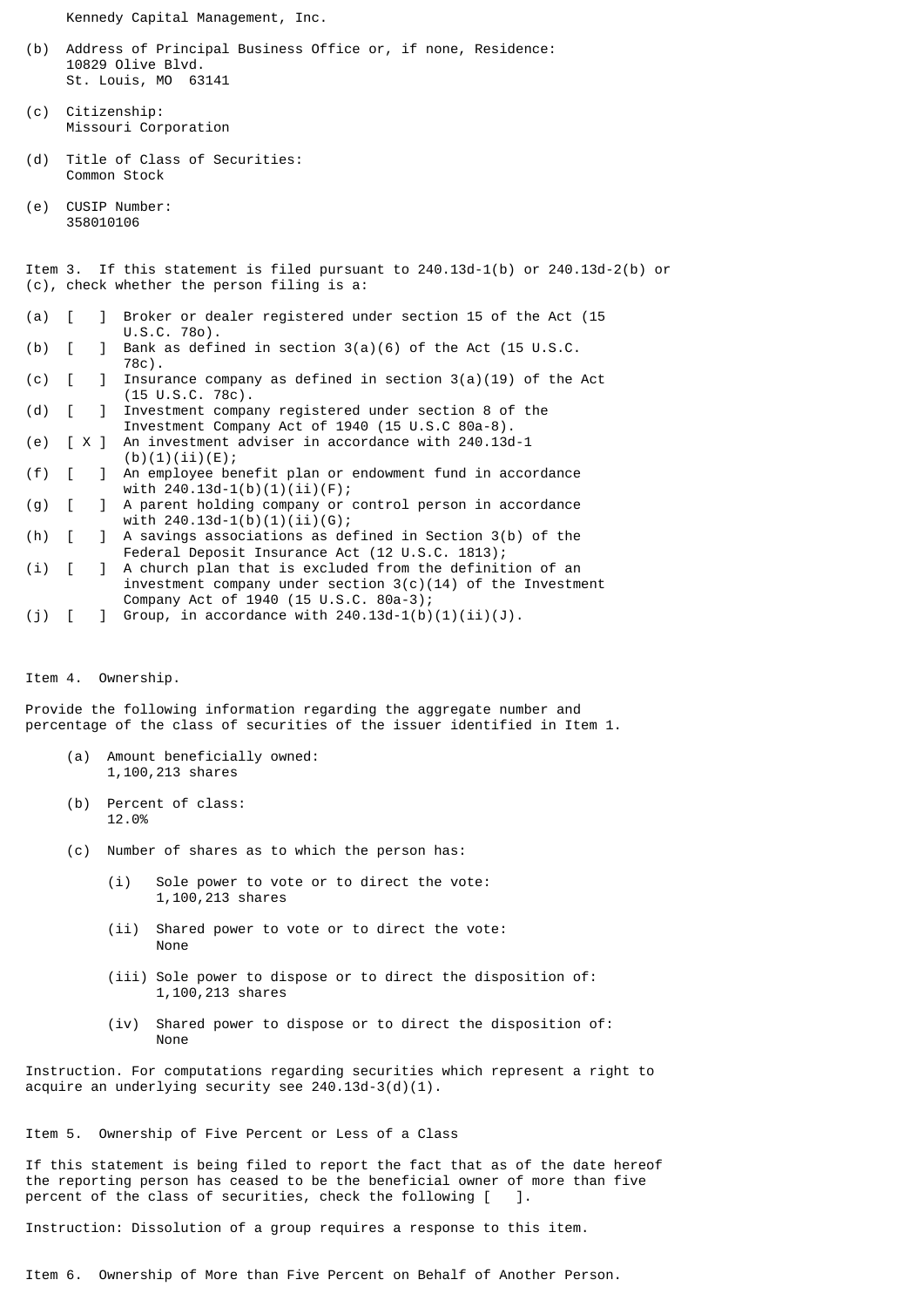If any other person is known to have the right to receive or the power to direct the receipt of dividends from, or the proceeds from the sale of, such securities, a statement to that effect should be included in response to this item and, if such interest relates to more than five percent of the class, such person should be identified. A listing of the shareholders of an investment company registered under the Investment Company Act of 1940 or the beneficiaries of employee benefit plan, pension fund or endowment fund is not required.

Item 7. Identification and Classification of the Subsidiary Which Acquired the Security Being Reported on By the Parent Holding Company

If a parent holding company has filed this schedule, pursuant to Rule 13d- $1(b)(ii)(G)$ , so indicate under Item  $3(g)$  and attach an exhibit stating the identity and the Item 3 classification of the relevant subsidiary. If a parent holding company has filed this schedule pursuant to Rule 13d-1(c) or Rule 13d-1(d), attach an exhibit stating the identification of the relevant subsidiary. Item 8. Identification and Classification of Members of the Group

If a group has filed this schedule pursuant to  $240.13d-1(b)(1)(ii)(J)$ , so indicate under Item 3(j) and attach an exhibit stating the identity and Item 3 classification of each member of the group. If a group has filed this schedule pursuant to 240.13d-1(c) or 240.13d-1(d), attach an exhibit stating the identity of each member of the group.

## Item 9. Notice of Dissolution of Group

Notice of dissolution of a group may be furnished as an exhibit stating the date of the dissolution and that all further filings with respect to transactions in the security reported on will be filed, if required, by members of the group, in their individual capacity. See Item 5.

Item 10. Certification

(a) The following certification shall be included if the statement is filed pursuant to 240.13d-1(b):

By signing below I certify that, to the best of my knowledge and belief, the securities referred to above were acquired and are held in the ordinary course of business and were not acquired and are not held for the purpose of or with the effect of changing or influencing the control of the issuer of the securities and were not acquired and are not held in connection with or as a participant in any transaction having that purpose or effect.

(b) The following certification shall be included if the statement is filed pursuant to 240.13d-1(c):

By signing below I certify that, to the best of my knowledge and belief, the securities referred to above were not acquired and are not held for the purpose of or with the effect of changing or influencing the control of the issuer of the securities and were not acquired and are not held in connection with or as a participant in any transaction having that purpose or effect.

### **SIGNATURE**

After reasonable inquiry and to the best of my knowledge and belief, I certify that the information set forth in this statement is true, complete and correct.

12/10/20 Date /s/ Jena A. Bjornson Signature

Jena A. Bjornson CCO Name/Title

The original statement shall be signed by each person on whose behalf the statement is filed or his authorized representative. If the statement is signed on behalf of a person by his authorized representative other than an executive officer or general partner of the filing person, evidence of the representative's authority to sign on behalf of such person shall be filed with the statement, provided, however, that a power of attorney for this purpose which is already on file with the Commission may be incorporated by